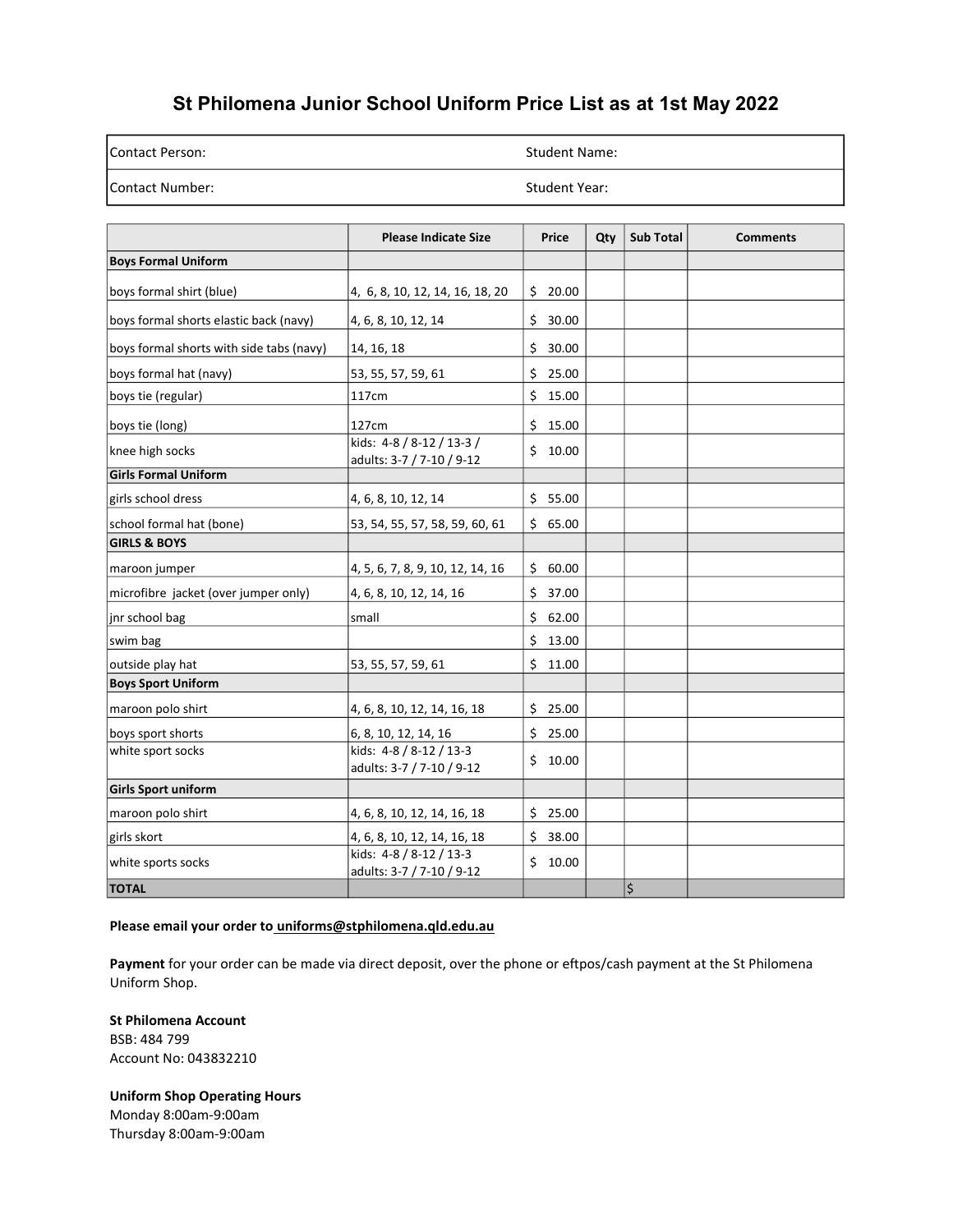#### **St Philomena Senior School Uniform Price List as at 1st May 2022**

| Contact Person: | <b>Student Name:</b> |
|-----------------|----------------------|
| Contact Number: | Student Year:        |

|                                             | <b>Please Indicate Size</b>           | Price        | Qty | <b>Sub Total</b> | <b>Comments</b>                         |
|---------------------------------------------|---------------------------------------|--------------|-----|------------------|-----------------------------------------|
| <b>Boys Formal Uniform</b>                  |                                       |              |     |                  |                                         |
| boys formal shirt (white)                   | 8, 10, 12, 14, 16, 18, 20, 22, 24, 26 | \$<br>20.00  |     |                  |                                         |
| boys formal shorts (grey)                   | boys: 8, 10, 12, 14, 16, 18           | \$<br>35.00  |     |                  |                                         |
|                                             | adults: 77, 82, 102, 112cm            | \$<br>35.00  |     |                  |                                         |
| boys formal long trousers (yr11/12 only)    |                                       | \$<br>45.00  |     |                  | measure one size up from your<br>shorts |
| boys formal wool hat (navy)                 | 54, 55, 56, 57, 58, 59, 60, 61        | \$<br>60.00  |     |                  |                                         |
| boys tie (short)                            | 48-119cm                              | \$<br>20.00  |     |                  |                                         |
| boys tie (regular)                          | 120-503cm                             | \$<br>20.00  |     |                  |                                         |
| boys tie (long)                             | $504+$                                | \$<br>20.00  |     |                  |                                         |
| knee high socks                             | Adults: 3-7 / 7-10 / 9-12             | \$<br>10.00  |     |                  |                                         |
| <b>Girls Formal Uniform</b>                 |                                       |              |     |                  |                                         |
| girls blouse (white) includes crossover tie | 4, 6, 8, 10, 12, 14, 16, 18, 20, 22   | \$<br>43.00  |     |                  |                                         |
| girls skirt (regular)                       | 4, 6, 8, 10, 12, 14, 16, 18, 20, 22   | \$<br>55.00  |     |                  |                                         |
| girls skirt (long)                          | 8, 10, 12, 14                         | \$<br>55.00  |     |                  |                                         |
| school formal hat (felt)                    | 54, 55, 56, 57, 58, 59, 60, 61        | \$<br>65.00  |     |                  |                                         |
| crossover tie sold separately               | one size                              | \$<br>10.00  |     |                  |                                         |
| <b>GIRLS &amp; BOYS</b>                     |                                       |              |     |                  |                                         |
| navy jumper                                 | 8, 9, 10, 12, 14, 16, 18, 20, 22, 24  | \$<br>65.00  |     |                  |                                         |
| sport socks                                 | adults: 3-7 / 7-10 / 9-12             | \$<br>10.00  |     |                  |                                         |
| snr school bag                              | Large                                 | \$<br>70.00  |     |                  |                                         |
| outside bucket hats                         | S/M<br>L/XL<br>XL/XXL                 | \$<br>11.00  |     |                  |                                         |
| maroon blazer                               | 83-95cm                               | \$<br>170.00 |     |                  | fitted item                             |
|                                             | 100-125cm                             | \$<br>170.00 |     |                  |                                         |
| <b>Boys Sport Uniform</b>                   |                                       |              |     |                  |                                         |
| navy polo shirt                             | boys: 12, 14, 16                      | \$<br>38.00  |     |                  |                                         |
|                                             | adults: XS, S, M, L, XL               |              |     |                  |                                         |
| boys sport shorts                           | boys: 12, 14                          | \$<br>25.00  |     |                  |                                         |
|                                             | adults: XS, S, M, L, XL, 3XL          |              |     |                  |                                         |
| <b>Girls Sport Uniform</b>                  |                                       |              |     |                  |                                         |
| blue polo shirt                             | girls: 12, 14                         | \$<br>38.00  |     |                  |                                         |
|                                             | adults: XS, S, M, L                   |              |     |                  |                                         |
| girls skort (regular)                       | girls: 8, 10, 14                      | \$<br>35.00  |     |                  |                                         |
|                                             | adults: XS, S, M, L, XL               |              |     |                  |                                         |
| girls skort (long)                          | XS, S, M, L, XL                       | \$<br>35.00  |     |                  |                                         |

**Please email your order to [uniforms@stphilomena.qld.edu.au](mailto:uniforms@stphilomena.qld.edu.au)**

**Payment** for your order can be made via direct deposit, over the phone or eftpos/cash payment at the St Philomena Uniform Shop

**St Philomena Account** BSB: 484 799 Account No: 043832210

### **Uniform Shop Operating Hours Monday 8:00am-9:00am Thursday 8:00am-9:00am**